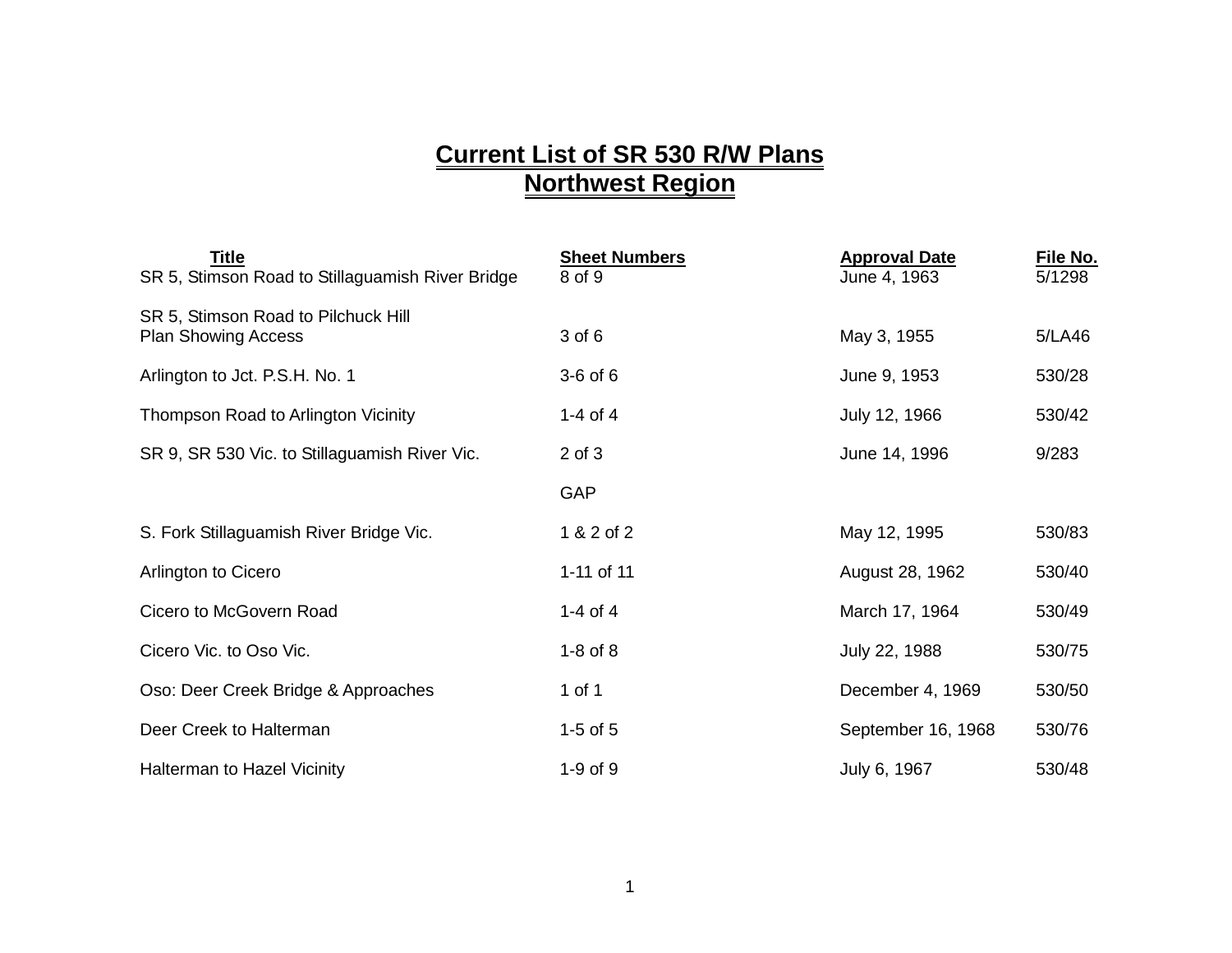| Skaglund Hill Vic. to Hazel Vic.                  | 1-11 of 11   | September 18, 2014 | 530/94 |
|---------------------------------------------------|--------------|--------------------|--------|
| Hazel Vic. & Fortson to Whitehorse                | 1 & 2 of 5   | July 12, 1960      | 530/34 |
| Hazel Vicinity to French Creek                    | $1-5$ of $5$ | July 28, 1964      | 530/47 |
| French Creek to MP 41.81                          | 1 & 2 of 2   | August 1, 1980     | 530/61 |
| MP 41.81 to Fortson Rd.                           | 1 & 2 of 2   | August 28, 1981    | 530/63 |
| Hazel Vic. & Fortson to Whitehorse                | $3-5$ of $5$ | July 12, 1960      | 530/34 |
| Swede Haven Rd. to Ashton Creek Rd.               | $1-3$ of $3$ | October 7, 1988    | 530/77 |
| Ashton Cr. Rd. to Emens Ave.<br>In Darrington     | 1-10 of 10   | July 19, 1966      | 530/43 |
| Darrington Vicinity to Skagit County Line         | 1-18 of 18   | January 17, 1997   | 530/88 |
| Snohomish County Line to Suiattle<br>Rd. Vicinity | 1-10 of 10   | February 9, 2000   | 530/89 |
|                                                   | <b>GAP</b>   |                    |        |
| East Sauk Road MP 6.6 - Reconstruction            | 1 of 1       | August 14, 2008    | 530/90 |
| <b>GAP</b>                                        |              |                    |        |
| Sauk River To White Creek Bridge                  | $1-9$ of $9$ | March 25, 2010     | 530/93 |
| <b>GAP</b>                                        |              |                    |        |
| East Sauk Road MP 7.6 - Reconstruction            | 1 of 1       | August 14, 2008    | 530/91 |